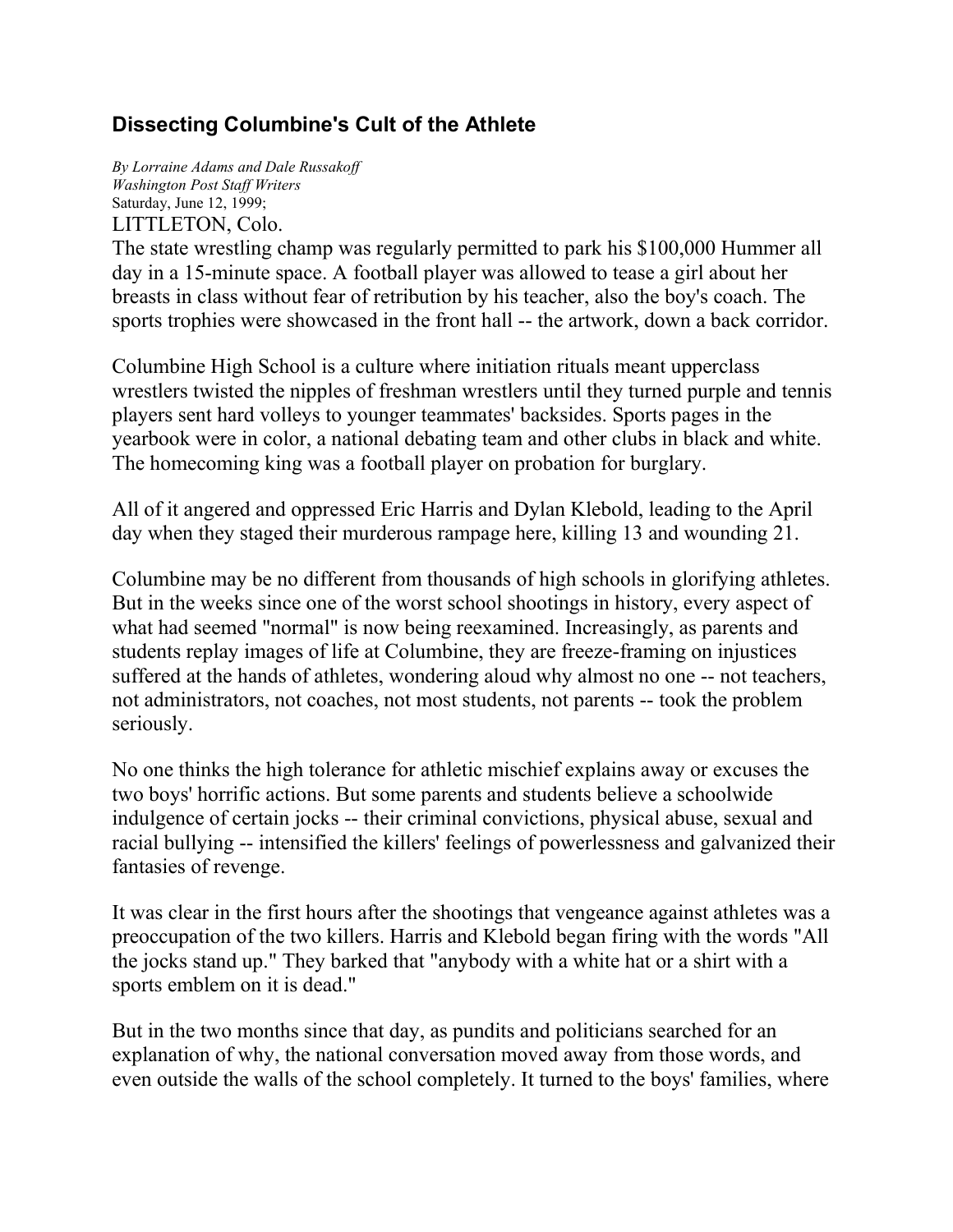no clues have surfaced, to the mental illness of Harris -- he was on antidepressants - to video games, to violent movies, to guns, which currently preoccupy Congress.

While the rest of the country looks elsewhere for explanations, the community here has resisted easy answers. Through their mourning and anguish, many parents and students have made a more difficult turn inward, to the culture of Columbine and the aspects of it that may have provoked two angry boys to such aggression. In the past two weeks, a task force has been formed to examine that atmosphere, and several of its members say that discipline, harassment and special treatment for athletes must be dissected without defensiveness.

"I don't think any one thing drove them to this," said member Joyce Hooker, a parent of two Columbine students. "But I think we need to say, 'Whoa. Why did they focus on athletes?' "

Their perspective is adolescent and simplistic, but dozens of interviews and a review of court records suggest that Harris's and Klebold's rage began with the injustices of jocks. The pair knew of instances where athletes convicted of crimes went without suspension from games or expulsion from school. They witnessed instances of athletes tormenting others while school authorities looked the other way. They believed that high-profile athletes could finagle their way out of jail.

In one episode, they saw state wrestling champion Rocky Wayne Hoffschneider shoving his girlfriend into a locker, in front of a teacher, who did nothing, according to a close friend. "We used to talk about Rocky a lot," said the friend, who asked not to be identified. "We'd say things like 'He should be in jail for the stuff he does.' " Another friend of Klebold's, Andrew Beard, remembers distinctly Klebold's rage at four football players' "getting off" after destroying a man's apartment last year.

Hoffschneider, who graduated last year and works in the Denver area at a construction company, declined to answer detailed questions. But he said in a brief interview that he never knew the killers and that any suggestion he escaped punishment for his misdeeds was erroneous.

Harris and Klebold were preoccupied with Hoffschneider, who became for many at Columbine a symbol of athletes' runaway sovereignty. On his Web site, Harris singled out Hoffschneider in the following passage: "LIARS!!!OH GAWWWWWWD I HATE LIARS. . . . Why must people lie so much! Especially about stupid things! Like  $\dots$  my brand new hummer just broke down on the highway when I was going 250mph.' "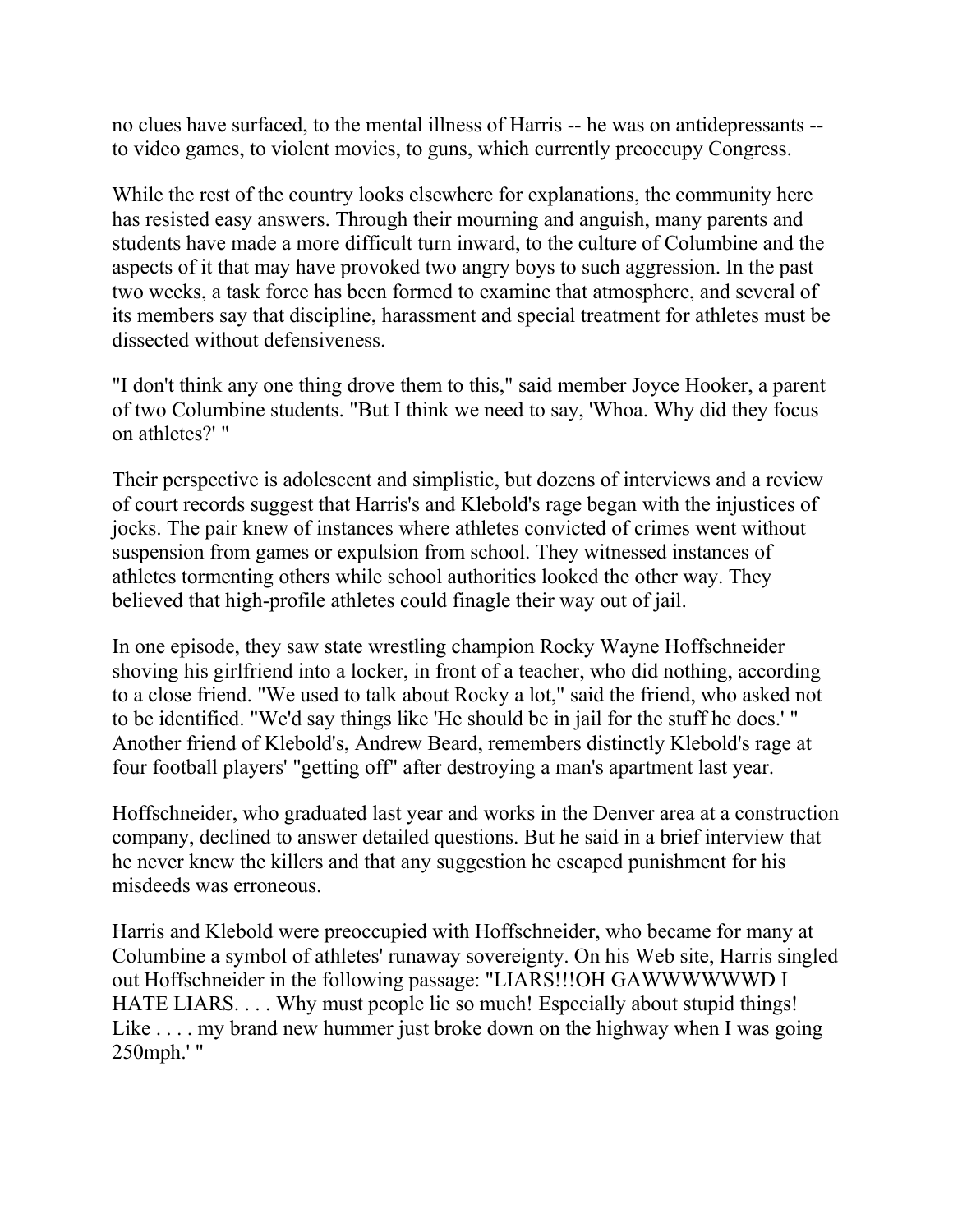Athletes' torment of Harris and Klebold personally also was a factor. This past year, they and friend Brooks Brown were outside school when a carload of athletes, wearing their trademark white caps, threw a bottle at them, which shattered at their feet. Brown recalled Klebold saying, "Don't worry, man, it happens all the time."

Recalling many conversations with Harris and Klebold over the three years he knew them, Brown now feels the shooting "had to do with the injustice in our society and in the school."

"We all hated it -- hated the fact we were outcasts just simply because we weren't in sports," Brown said. "It's insane when you think about it, but it's real."

To some athletes and parents, this is guilt-induced revisionism. They point out that athletes moved in and out of a variety of cliques. Some were scholars, the majority well-behaved. These parents and students experienced a Columbine where camaraderie was strong, discipline evenhanded and harassment minimal. To say otherwise, they say, is to validate the mind-set of murdering madmen.

"They had no school spirit and they wanted to be different," Randy Thurmon, parent of a wrestler and football player, said of the killers. "Anyone who shows any kind of school spirit, any pride in the school, they're accepted."

The new introspection also has been resisted by Columbine school officials, who ignored the task force's invitation to their first meeting, members said. Coaches, teachers and principal Frank DeAngelis denied requests for interviews, according to Jefferson County schools spokesman Rick Kaufman. Kaufman said he would answer written questions, but then did not. He broke an appointment for a scheduled interview Thursday. Messages left for coaches, teachers and administrators at home went unanswered.

But one school official who serves on the board overseeing all Jefferson County schools believes that these issues cannot be dismissed so quickly.

"I do believe that in all of our schools athletes can appear to have a different status. I think it's okay if kids are working hard and they're good role models," said Jefferson County School Board member David DiGiacomo. "But to give them special privileges, I think we have to be careful."

With the first media bulletins of the shootings, Stephen Greene was on his car phone, calling a school hotline about his son's safety. He got voice mail and screamed out a message: "I knew something like this in this school could happen."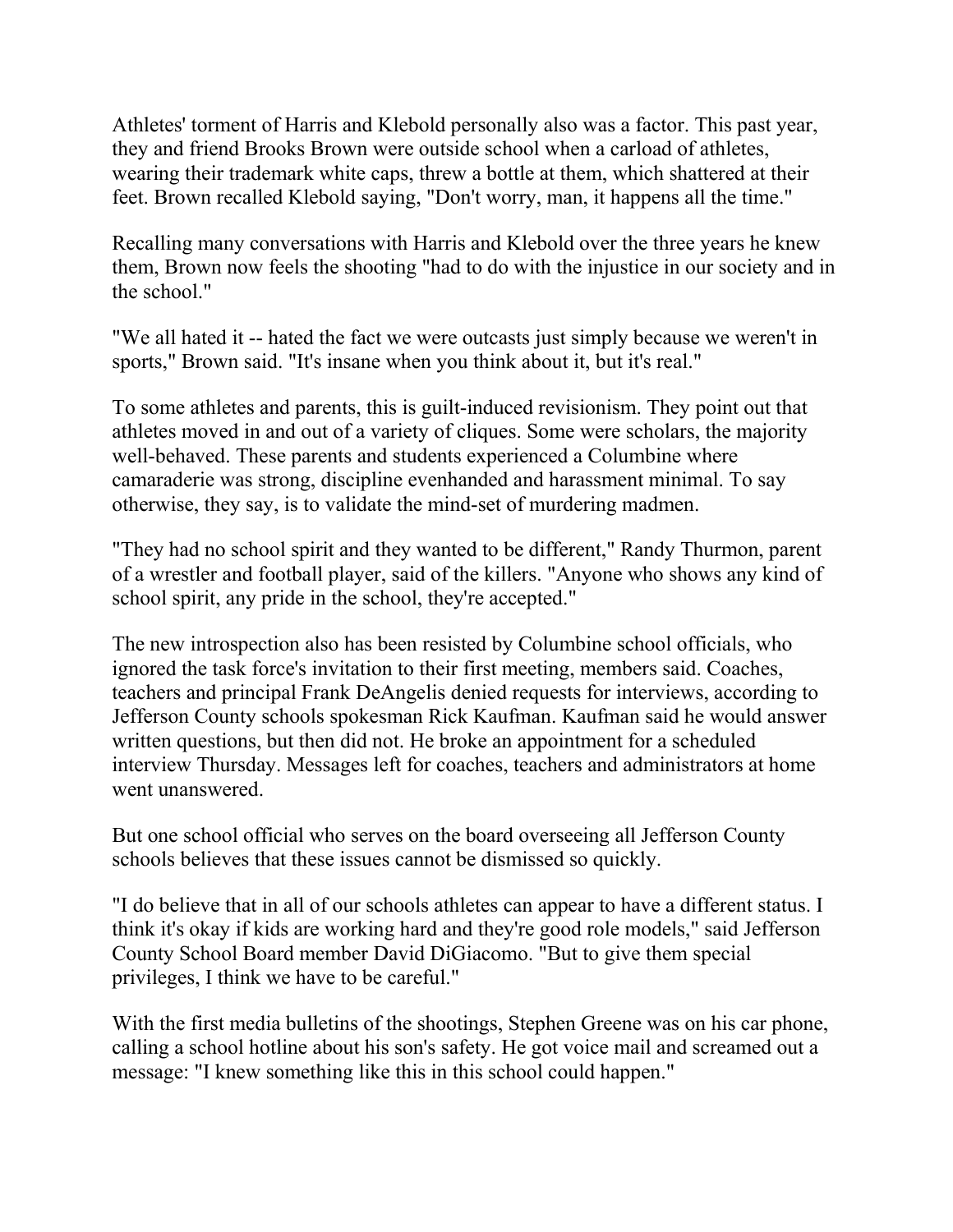Greene's sense of foreboding dates to 1996, the year Hoffschneider transferred to Columbine after being expelled from a private school for fighting. He had other blemishes on his record -- a 1992 arrest for criminal mischief and a 1995 arrest relating to a "missing person." As juvenile cases, their outcomes were sealed.

The summer before Hoffschneider entered Columbine, his girlfriend's parents alleged in court papers that Hoffschneider's mother and sister kicked in their door one morning. Edmund Lemieux, the girl's father, said the Hoffschneider family "was abusive and physical towards us."

"It was a serious situation at the school," he said. Lemieux said he and his wife kept three of their children from attending Columbine when they learned that Hoffschneider -- a 215-pound football player who would go on to become a two-time state champion in wrestling -- had transferred to their children's school. Calls to the Hoffschneider family were not returned.

Within a month of school opening in the fall of 1996, Hoffschneider and another football player were teasing Stephen Greene's son Jonathan, who is Jewish. Their favorite gambit was singing about Hitler when he made a basket in gym class, Greene recalls. The gym teacher, Craig Place, who was also Hoffschneider's wrestling coach, did nothing, Greene said.

"They pinned him on the ground and did 'body twisters,' " Greene said. "He got bruises all over his body. Then the threats began -- about setting him on fire and burning him."

Greene went to Place, DeAngelis and his son's guidance counselor. "They said, 'This stuff can happen.' They looked at me like I was a problem," he said. Greene called the school board, which notified the police. Hoffschneider and the other athlete were charged with harassment, kicking and striking, court records show, and sentenced to probation. But Hoffschneider was allowed to continue his football and wrestling.

He also attracted a following. "He created a tough little group of guys -- probably seven or eight boys that were involved in sports, mostly football, wrestling, who began to take control of the school," said parent Cecelia Buckner. "They all wore white hats."

One of the group was Anthony A. Pyne, a 230-pound football player with a tribal band tattoo on his left arm. (Pyne's mother said her son would not comment, on the advice of his attorney.) After Christmas, Pyne began to tease Aundrea Harwick in English class about her breasts. Harwick went to the teacher, Tom Tonelli, who was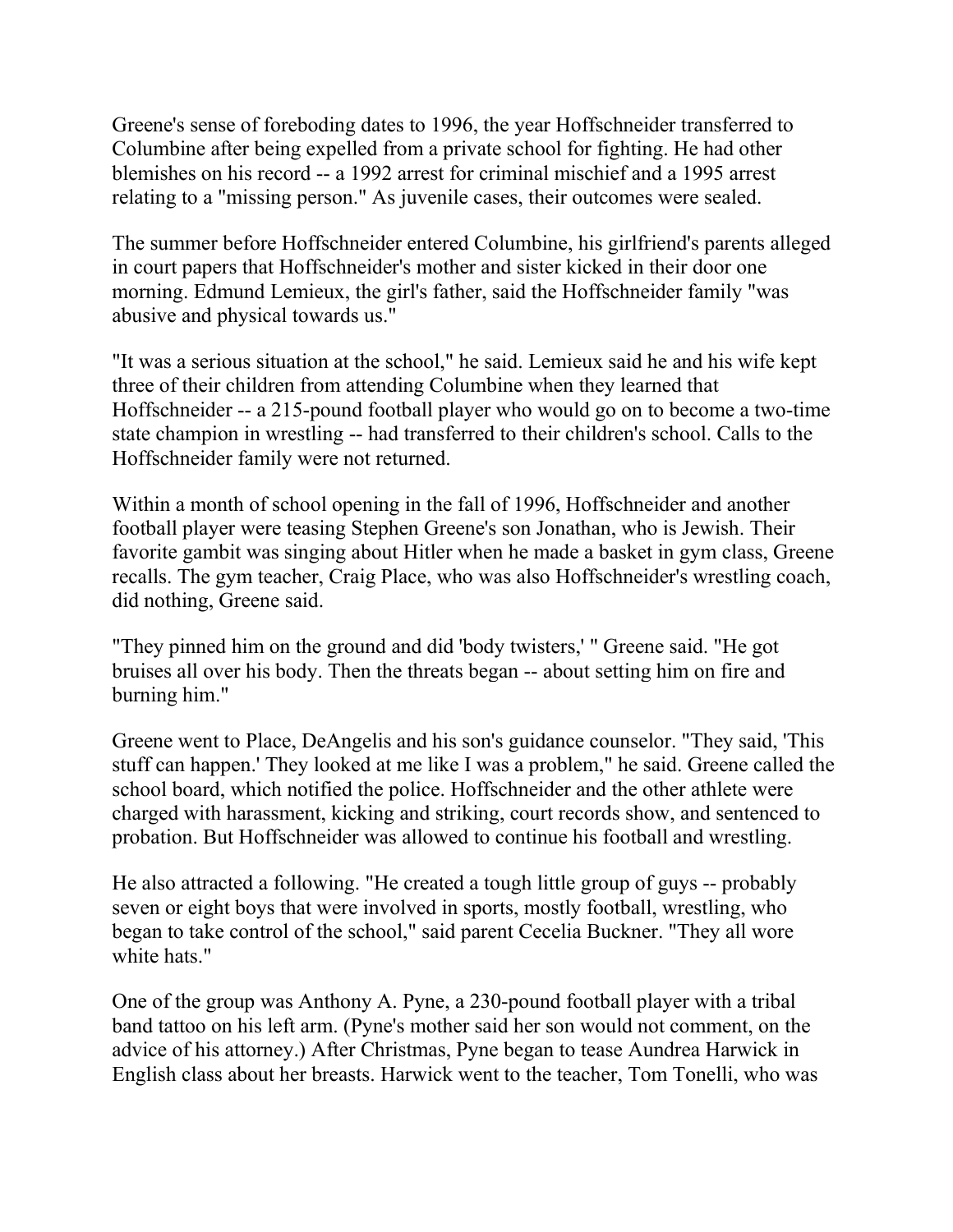also a Columbine football and wrestling coach. He suggested she move to a different seat.

A similar event happened at a Columbine wrestling match at Arvada High School. Pyne, "in front of everyone," said Harwick, broadcast to all within earshot: " 'Her breasts are getting bigger.' They're laughing -- the jocks were." She told Coach Place; he told her to sit on the other side of the gym.

She then went to a woman at a concession stand, who called the Arvada police. The officer issued Pyne a ticket. Because he was a juvenile, court records are not available, but Harwick said he pleaded guilty and paid a \$50 fine.

The next day at school, administrator Rich Long, trying to persuade the girl to drop the charges, told Harwick and her mother that "by her going and getting the police, she's ruining his possibilities of playing on the football team," Elissa Harwick recalled. Pyne played football anyway.

Views of the Greene and Harwick stories differ. Football player Christopher Meier, who was a sophomore at the time, said, "I'm not defending him" but that administrators treated Hoffschneider fairly. Friends of Harris and Klebold noticed something else. "He always got things that we never could get," said Tad Boles -- "respect."

In Harris and Klebold's junior year, an unlikely challenge arose to the jocks' unchecked power -- from Columbine's social underclass. "All of us outcasts got jealous," recalled junior Pauline Colby.

Just as jocks wore an unofficial uniform to school -- white baseball caps -- the outcasts donned black, most noticeably trench coats. When jocks branded them "the Trenchcoat Mafia," they embraced the name.

In line at registration for new classes that year, football players pushed a 4-foot-9 freshman and called her dirty because she dressed like a hippie. On another occasion a boy called "Little Joey Stair," one of the wraithlike Trenchcoaters who was friends with Harris and Klebold, looked up in a hallway to see three football players shoving him into a locker, saying, "Fag, what are you looking at?" remembered classmate Mikala Scrodin.

"Last year there was a group of seniors who picked on everyone, not just the lowest people. Pretty much everyone was scared to take them on; if anyone said anything, they'd come after you, too. I don't think teachers realized it was serious, they just saw it as kids joking around," said Kevin Hofstra, a Yale-bound soccer team captain.